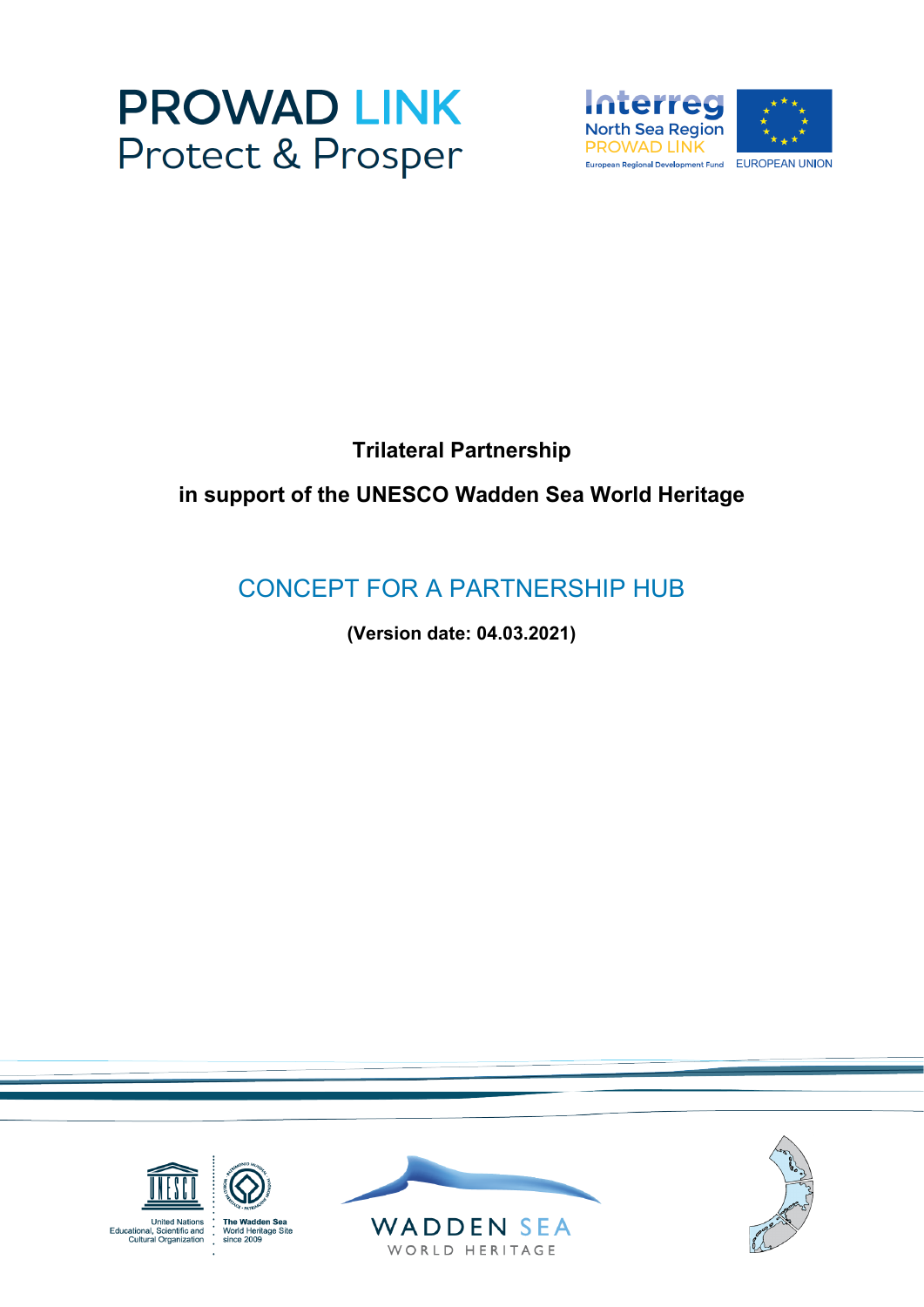## **1 Introduction**

The **inscription of the Wadden Sea on the UNESCO World Heritage List** in 2009, extended in 2011 and 2014, has strengthened, reinforced and enhanced the generation long efforts to protect, conserve and manage the Wadden Sea as a property shared between three nations for the benefit of present and future generations.

This creates a unique opportunity to pool and strengthen existing skills and experiences under one umbrella, to ensure protection and preservation of the Wadden Sea, whilst fostering sustainable regional development within the entire Wadden Sea Region. Only if these skills and experiences are jointly developed and mutually reinforced and linked together on a high-quality level throughout the Wadden Sea Region, will the full potential of the World Heritage designation be achieved for the benefit of nature, but also for society.

Bearing this in mind, the Ministers, responsible for the protection of the Dutch, German and Danish Wadden Sea, representing the Governments in the Trilateral Wadden Sea Governmental Council Meeting on the Protection of the Wadden Sea in Leeuwarden, 18 May 2018, in their **Leeuwarden Ministerial Declaration**

- instructed the Wadden Sea Board "to develop trilateral Wadden Sea World Heritage partnership schemes, to further activate the Wadden Sea World Heritage brand and to enhance local ownership, as a tool for creating synergies between nature conservation in the World Heritage Site and sustainable development in the Wadden Sea Region" (Article 1);
- and "to further develop the Partnership Hub as a part of the future Partnership Centre together with the envisaged partner organisations and in partner networks across the Wadden Sea Region, which involve partners at local and regional level" (Article 2).

To bring these decisions to life, a range of strategic partner network's representatives from the Wadden Sea Forum e. V., the Wadden Sea Team of green NGOS, the trilateral Network Group Sustainable Tourism, the trilateral science community and the Trilateral Wadden Sea Cooperation on of the Wadden Sea states (TWSC) signed a **Memorandum of Understanding** (MoU) to kick off the strategic, multi-stakeholder **"Trilateral Partnership in support of the UNESCO Wadden Sea World Heritage"** (*in short: Trilateral WH Partnership*) on 30 June 2019 in Wilhelmshaven, on the occasion of the  $10<sup>th</sup>$  anniversary of the inscription.

In acknowledgement of the long history of achievements and contributions of stakeholders/ potential partner's networks to the preservation of the Wadden Sea, the Trilateral WH Partnership is based upon existing, proven structures and networks. The statutory responsibility for the preservation of the Outstanding Universal Value (OUV) of the site remains with the state parties.

Developing and sustaining a successful Trilateral WH Partnership, particularly across sectors and existing collaboration structures, is challenging and requires a significant investment of both time and resources. It needs an organisational set-up to to further develop, support it, keep it up and running effectively: A Partnership Hub for constant facilitation of network coordination and network management which provides an interface to the TWSC.

This concept for the Partnership Hub provides basis and justification for further decisions by the TWSC, the individual states and the strategic partners to invest specifically and concretely in its structure and operation, through all kind of support. This concept does not provide statutes or rules of play. These will be elaborated in a separate approach, later, as the partnership develops further on.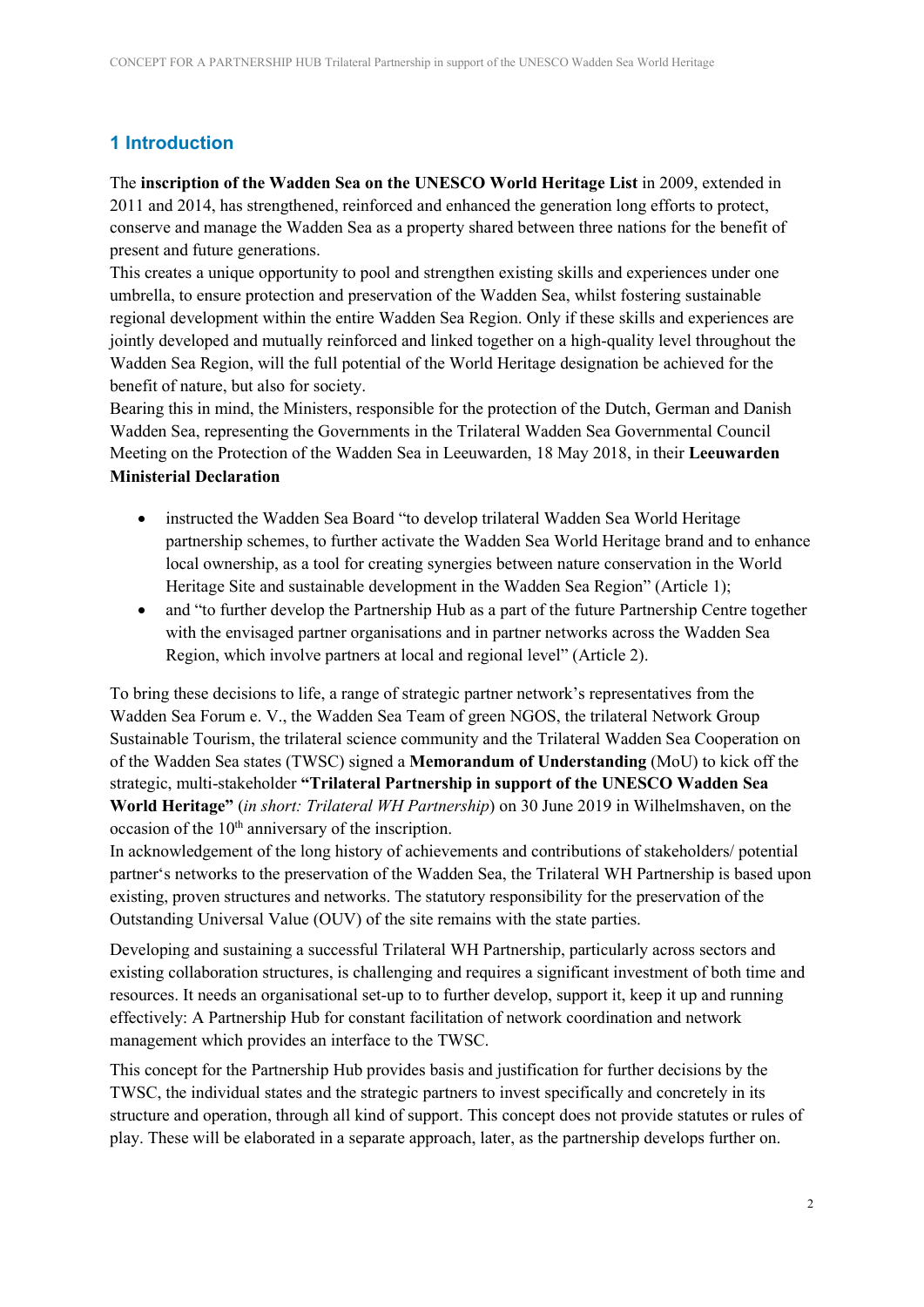For clarification purpose, the Partnership Hub is defined as a form of organisation: a networking unit with no specific location, whereas the Partnership Centre is understood as the future physical premises of the Trilateral Wadden Sea World Heritage Partnership Centre in Wilhelmshaven.

## **2. Vision and Mission for the Partnership Hub**

| <b>Vision</b>                                    | <b>Mission</b>                                      |
|--------------------------------------------------|-----------------------------------------------------|
|                                                  |                                                     |
| The Partnership Hub helps to enhance             | The Partnership Hub will broaden engagement         |
| ownership in the Wadden Sea World Heritage       | for the Wadden Sea World Heritage beyond the        |
| Site. The hub maintains an extended and stable,  | state sector and unlock potentials and resources    |
| multi-level and cross-border community in a      | for delivering on the goals and intended            |
| networking approach, based on existing           | activities of the Trilateral WH Partnership as      |
| collaboration and structures, complementing      | described in the MoU. It will build and intensify   |
| governmental and intergovernmental efforts. It   | pathways for collaboration towards realisation      |
| acts as a catalyst for innovative modes of       | of the vision and thus help to extend the network   |
| collaboration in following the goals that are    | of strategic partners in line with decisions of the |
| stated in the MoU, focusing on creation of       | TWSC and balanced intentions of the strategic       |
| collaborative advantages by also taking into     | partners.                                           |
| account interests and individual value gained by |                                                     |
| the partners. It delivers network co-ordination  |                                                     |
| and supports network management, knowledge       |                                                     |
| exchange and mutual learning, facilitates the    |                                                     |
| organisation of meetings, workshops and          |                                                     |
| conferences, and activities to the Trilateral WH |                                                     |
| Partnership.                                     |                                                     |

## **3. Objectives of the Partnership Hub**

Key objectives for the work themes of the Partnership Hub have been defined by the MoU, which includes the Wadden Sea World Heritage Strategy (2014-2020) as a basis to start from. In short, the hub will support the Trilateral WH Partnership in a collaborative network approach, complementing and going beyond responsibilities and efforts of the TWSC, by

- contributing to the protection and stimulating exchange on nature management of the Wadden Sea World Heritage Site
- enhancing international cooperation**;**
- activating and credibly using the Wadden Sea World Heritage brand**;**
- **e**ducating and informing about the Wadden Sea World Heritage;
- developing and enhancing sustainable tourism in the Wadden Sea Region within limits of acceptable change whilst preserving the integrity of the Wadden Sea World Heritage
- contributing to regional sustainable development of the Wadden Sea Region in accordance with protection goals for the Wadden Sea World Heritage;
- stimulating research and monitoring to provide the required knowledge for management in the Wadden Sea Region;
- integrating cultural and historical values in the management of the Wadden Sea Region.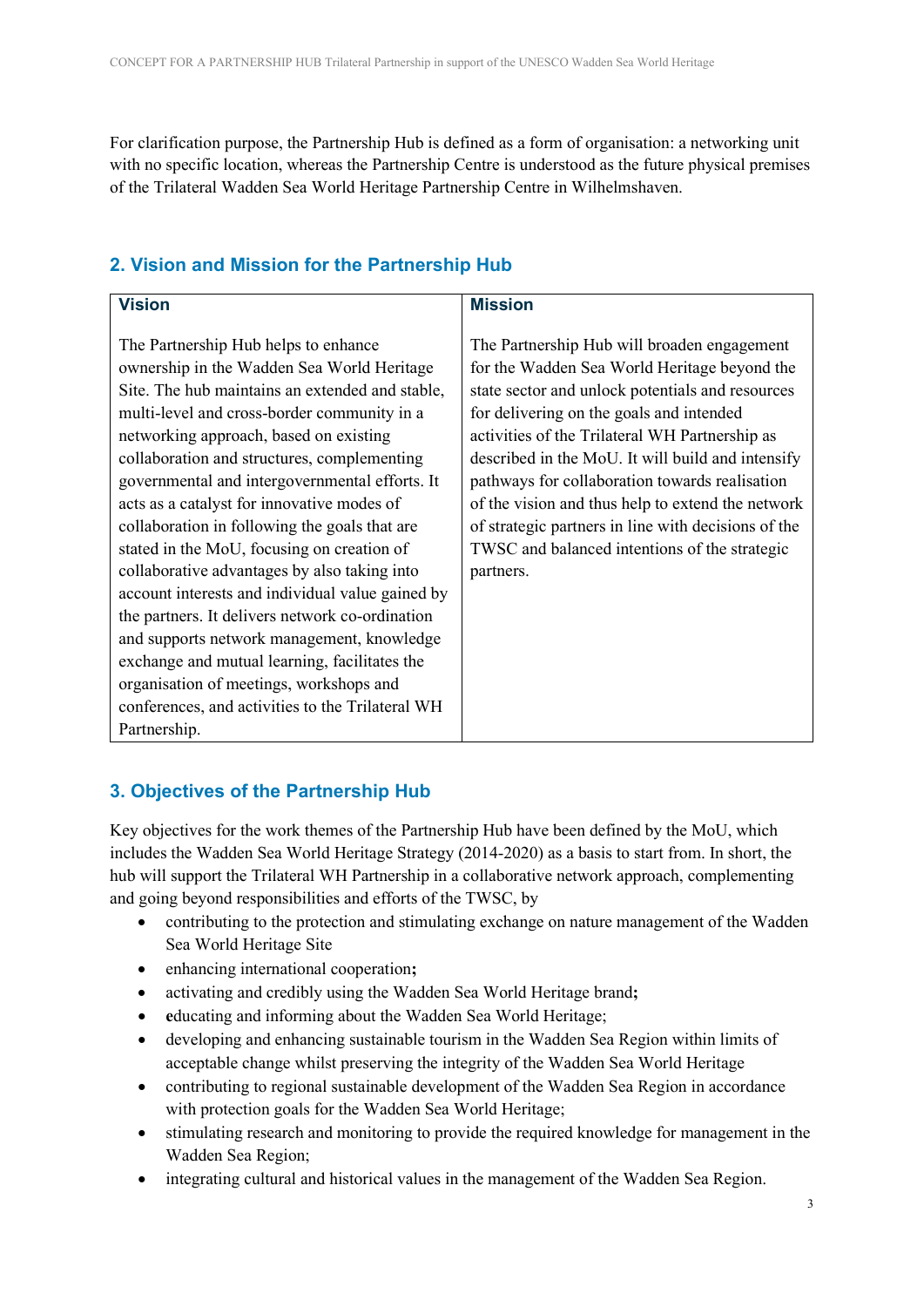Partnership Hub activities will also help to implement the UN Sustainability Agenda 2030, UNNESCO Programmes under the World Heritage Convention and EU-Programmes.

## **4. Services and offers of the Partnership Hub**

The hub will function as networking unit in cooperation with the strategic partners for the Trilateral WH Partnership. It will make best use of synergies and prevent duplications of activities in the region by complementing and supporting partnership initiatives and -programs at national or regional level. Strategic partners and the TWSC and the Common Wadden Sea Secretariat (CWSS) will benefit through the activities of the hub by sharing services and participation in the brand, from enhanced visibility, credibility and reputation, political attention, an internationally and regionally raised profile as well as connectivity within the partnership's network. It will provide added value to all partners by increasing effectiveness and efficiency on their part.

The Hub will support the strategic partners to collaborate, encourage and facilitate effective and trustful working relationships and networks among each other, while sharing information, knowledge and experience.

Guided by the SMART principle (Specific, Measurable, Achievable, Relevant and Time-bound objective setting), it will in particular carry out the following activities:

#### **(1) Organise network development and support network management**

Designing and planning for a successful partnership require constant facilitation of overall network coordination in a collaborative approach and network management in support of the strategic partners. The hub will also help the Trilateral WH Partnership to broaden engagement for their goals by exploring opportunities to win new partners.

#### **(2) Organise communication for and of the Partnership**

Correspondents/ ambassadors of the partners within the Partnership Hub will play a two-way communication role, acting as the link contact points between the organisations they represent and the partnership itself. The external role of communication is to ensure that the work of the Trilateral WH Partnership will be visible, in particular in order to organise support and funding, and will complement the Trilateral Communication Strategy.

#### **(3) Communication and activation of the WSWH brand**

The hub will help to activate the WSWH brand for sustainable development, to foster brand engagement of strategic partners and stakeholders, f. e. by partnership programs, to enhance sustainable performance of partners, to co-create products and offers in accordance with brand values, to provide for a knowledge exchange platform and thus continue and stabilise the work initiated by EU-funded, time-limited projects like PROWAD LINK.

#### **(4) Facilitate knowledge production, exchange and mutual learning**

A "learning culture" will be fostered by the partnership through knowledge partnerships, i.e. one where all partners and their networks will be able to learn from one another by allowing new ideas to come forward in an open exchange of experience. The Hub will play a central role in the endeavour to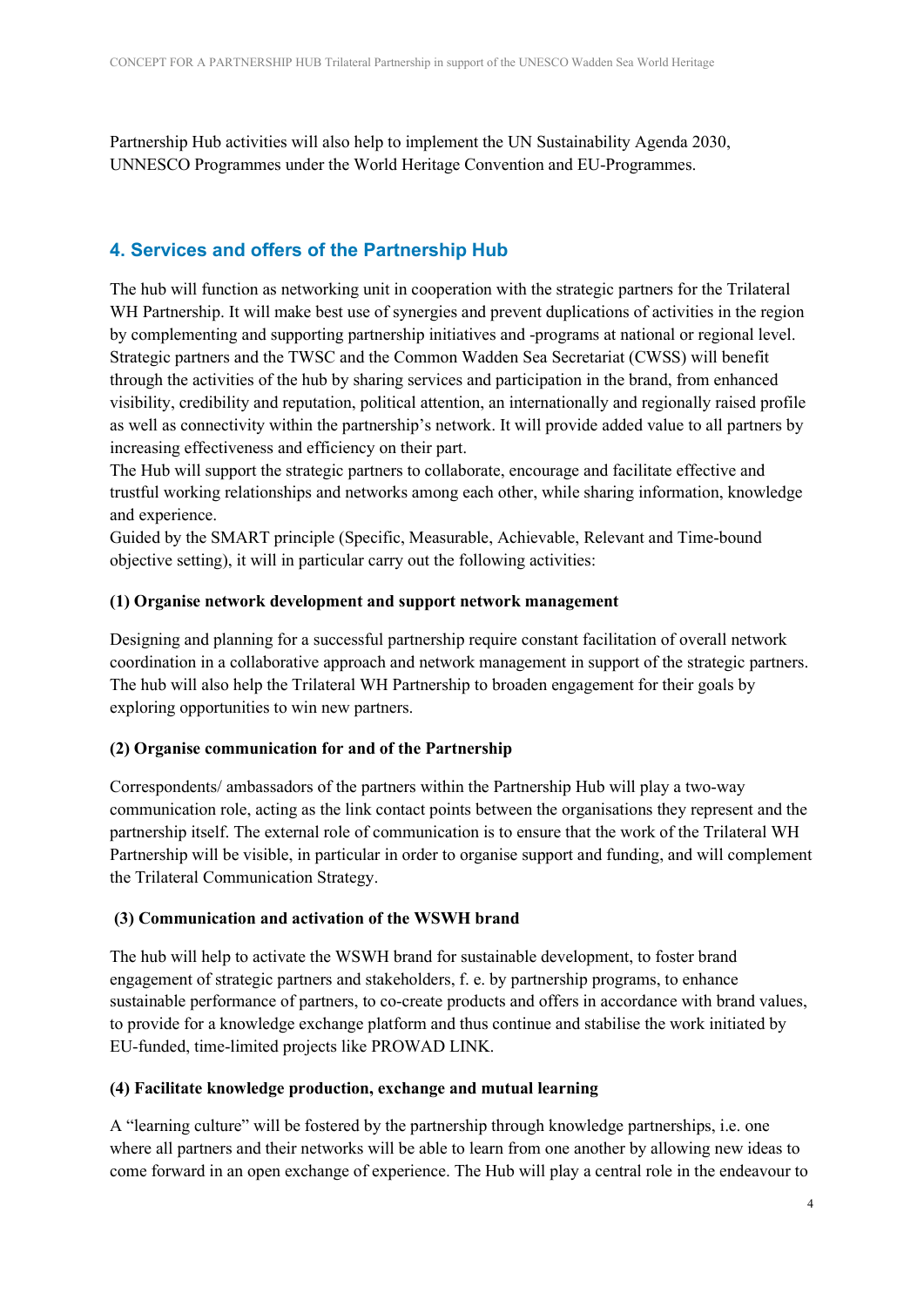create added value derived from effective interaction and communication by providing a platform for interactions between researchers, policy makers, regional organisations including educational institutions, entrepreneurs, and the public at large. It will support the implementation of a trilateral research agenda which aims at establishing a joint program on research and monitoring relevant to the Wadden Sea World Heritage.

#### **(5) Facilitate and organise meetings, workshops and conferences**

Target groups for meetings, workshops and conferences will be members and otherwise associated persons to the trilateral Wadden Sea Cooperation, the strategic partners, their networks and initiatives, as well as other national or international professionals, scientists in nature conservation, environmental protection and sustainable use of marine and coastal environments. Events facilitated or organised by the Partnership Hub can in principle be located anywhere in the Wadden Sea Region.

#### **(6) Facilitate planning of the work and initiation of common projects and activities**

The hub will encourage the evolvement of new ideas and initiatives to and by the partners in a forward way of visionary thinking in support of the Wadden Sea World Heritage. Common projects and activities will be developed and carried out in line with the general principles like described in Annex 1. The hub will develop and continuously update a planning tool/ working program, to prioritise and outline common future projects and activities of the partnership.

### **(7) Facilitate individual agreements of cooperation on concrete projects, actions, deliverables, or exchange of goods/services**

In addition to the MoU, which lays the foundation to the Trilateral WH Partnership as a whole, the hub will facilitate negotiations about individual agreements of cooperation, where specific objectives, concrete common activities or projects will be described, documented, and bindingly agreed upon by teaming up two or few partners.

#### **(8) Project facilitation through fundraising and financial management**

The hub will offer project facilitation to the partners by assistance to applications for funds or fundraising and financial management. The hub might support common projects by seed money, but not with full funding.

#### **5. Setting up the Partnership Hub**

The individual strategic partners' primary interest is the content-related work of the partnership as such and not its organisation. In general, the PH will be advised by the partner networks, those who were represented by signatories to the MoU. The network of partners within the Trilateral WH Partnership is supposed to develop further. Therefore, an initial organisational structure is needed to stabilise and support the work of the Partnership Hub.

For this purpose, the following elements are crucial:

- Permanent management structures;
- establishment of a managing unit independent from one single partner;
- well balanced/ adequate autonomy/ independence;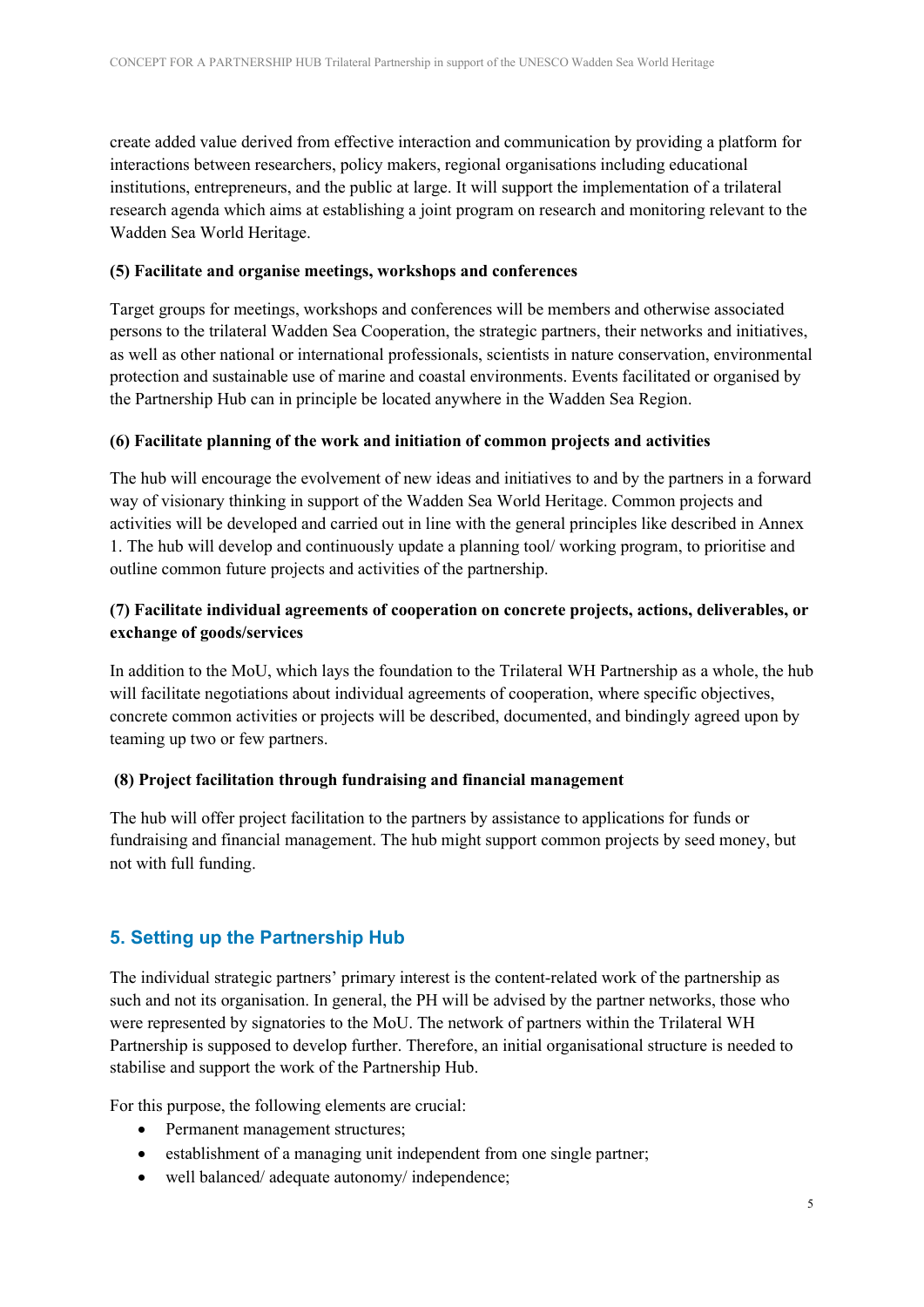- commitment of all partners to goals and rules;
- financial resources.

As a prerequisite to answer the question of a suitable permanent organisational setting, the TWSC will develop a position on how to involve the partnership in overall policy. According to this positioning in discourse with the strategic partners, it can be assumed, that a more or less independent organisational setting from the CWSS will be the outcome. The OPteamPH will accompany and advise the start-up phase as advisory team.

As general requirement for operation, the hub needs resources for a proper staff, like at least a coordinator and well-connected liaison persons to set the activities in motion as described above. To mirror the strategic partner sectors involved, management capacity and professional expertise is required for their working fields.

As well as assessing the expected added value from the Trilateral WH Partnership for the Wadden Sea World Heritage, the TWSC and every partner organisation will assess the likely costs involved. Clearly, the development of the strategic partnership will involve increased staff time to negotiate and develop the partnership as well as to manage the relationship with partners and for partnership coordination. They will also likely require other 'hard' costs such as additional travel, external facilitation and meeting costs, as well non-tangible costs such as social and political capital.

It is obvious that the partnership's projects and activities have to draw on funds. The hub will be able to lever funding for the operational budget from a range of complementary sources. Commitment to the partnership will be expressed by contribution from all partners.

In setting up the Partnership Hub, a stepwise approach will be taken:

For a three-year start-up-phase (2020-22), appropriate human and financial resources by the TWSC are needed. A coordinating person needs to be appointed, operating more or less independent but associated to the CWSS during this start-up phase. He/she shall be complemented by liaison officers to the different sectors and working fields, provided for in shared ways/ by the partners including the TWSC. This start-up phase shall be concluded by an evaluation;

The Operational Team Partnership Hub, which paved the way to found the trilateral WH Partnership in 2019, will be transformed into a Partnership Hub Committee. The OPteamPH will prepare the transformation. The Terms of Reference and rules of procedure of the OPteamPH will be revised and amended in agreement with the WSB to serve the new function of the committee. The composition of group will also be revised by the signatories of the MoU/partner-consortium, nomination of who to sit on the committee will be (re-)confirmed. The Partnership Hub Committee shall be chaired by the executive secretary of the Common Wadden Sea Secretariat.

The committee shall report the outline of an annual work programme and proposed changes and updates of the Partnership Hub concept to the Wadden Sea Board for approval. Representatives of the partner networks within the committee report into their network organisations, consult with them and vice versa feed in their positions within their own responsibility and capacities. Decision making within the Partnership Hub Committee in general follows the consensus principle. It aims at ensuring agreement and participation by all partners.

The Partnership Hub administration unit associated to the Common Wadden Sea Secretariat acts as secretariat and support team to Partnership Hub Committee and partners insofar as engaged with common projects within the partnership. The management of projects and other deliveries of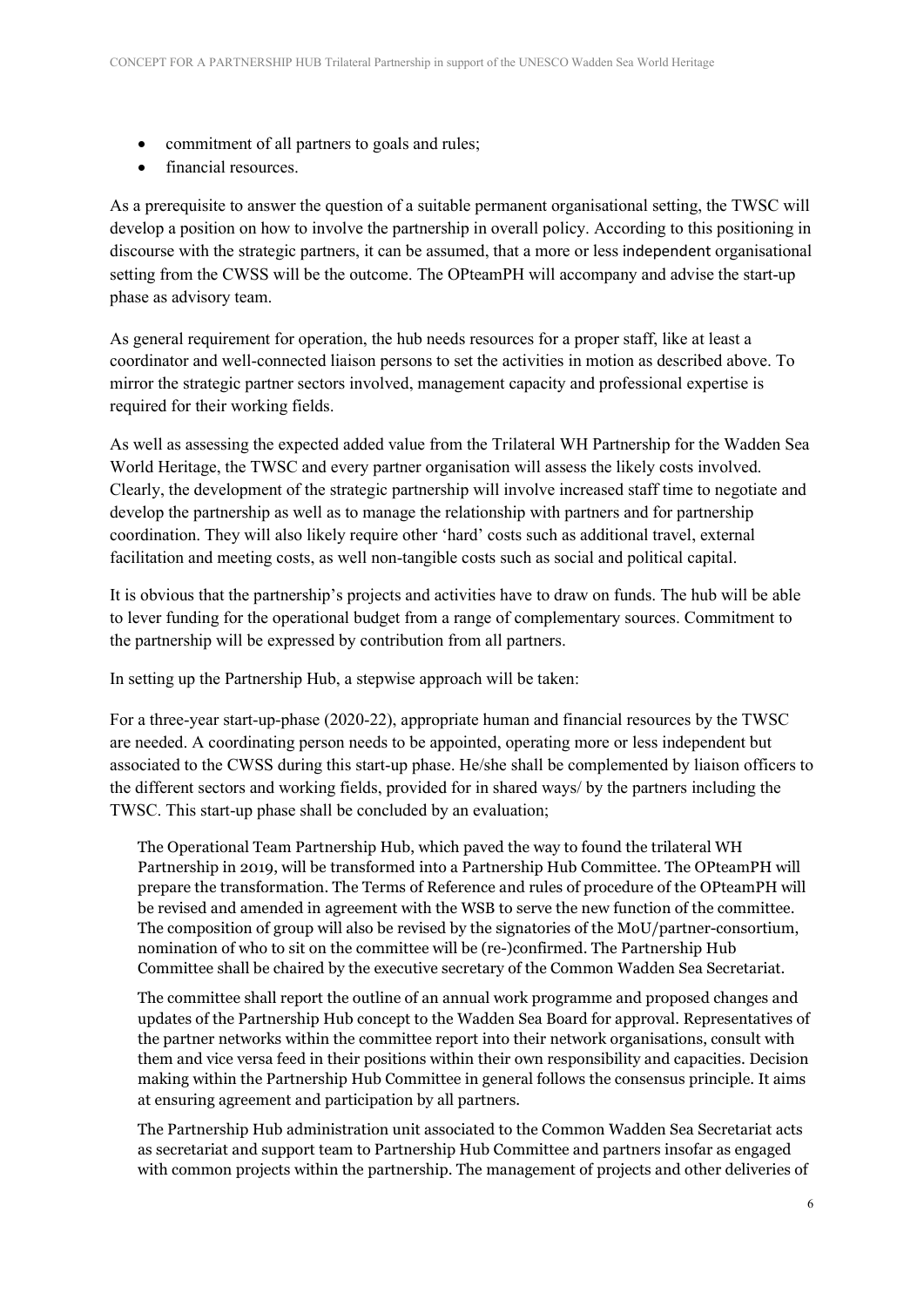the trilateral partnership are carried out in close cooperation between the partners involved, like in project partner consortia, supported and/or facilitated by the PH administration unit.



Figure 1: Structural setting of the Partnership Hub

For the long-term perspective, the Partnership Hub has to be developed into a more or less independent organisation as described within the draft PH concept. The results of the evaluation will be taken into account. Organisational options including the assignment of the Partnership Hub with existing or other structures as well as further funding possibilities will be elaborated in due time.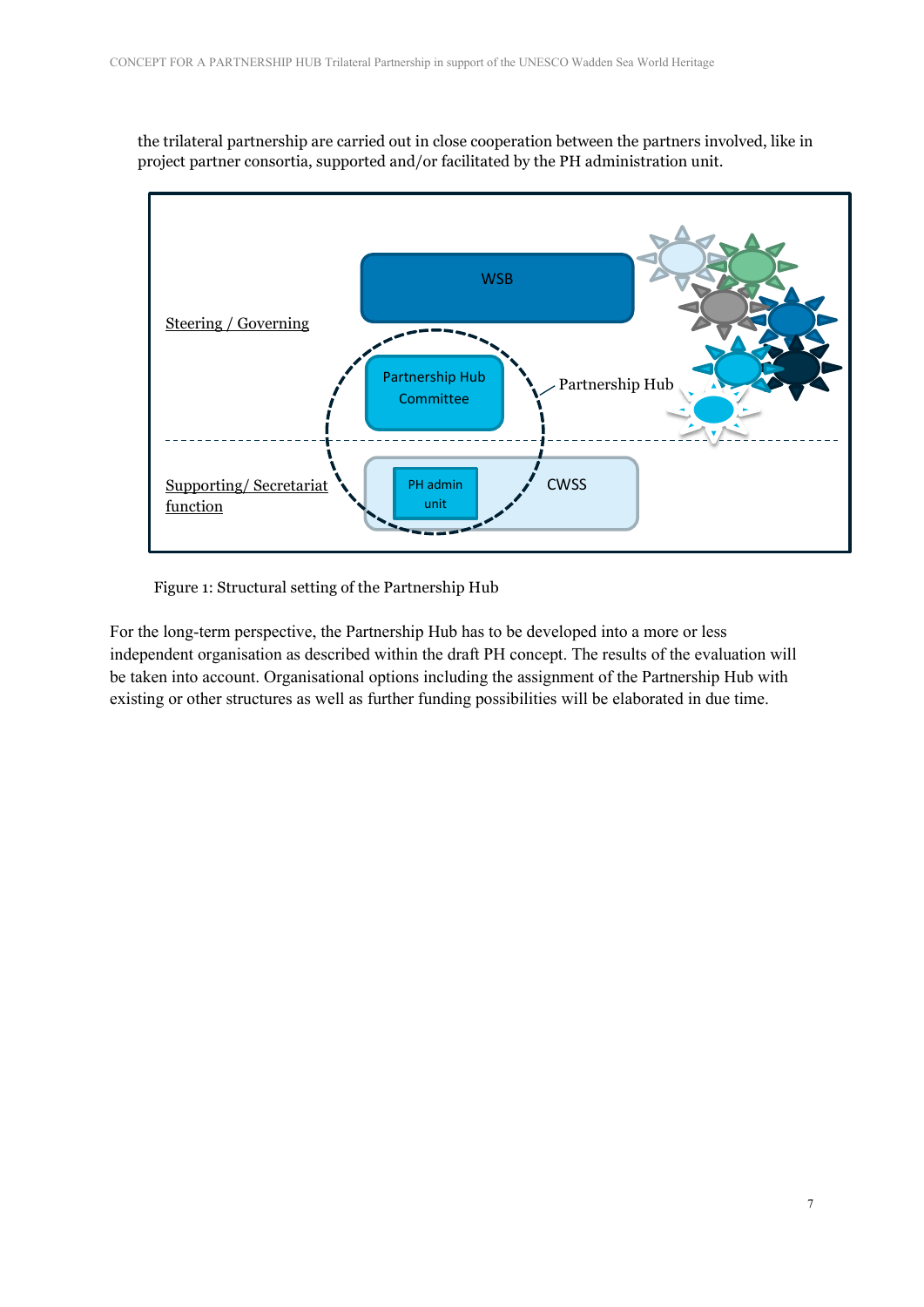#### **Glossary**

#### **Glossary**

## **Trilateral Partnership in support of the UNESCO Wadden Sea World Heritage: A network of Networks**

The trilateral partnership is a strategic, multi-stakeholder, transboundary partnership, incorporating governmental and non-governmental sectors and networks committed to the protection of the Wadden Sea and sustainable regional development. The partners have agreed to a Memorandum of Understanding to set joint goals and ambitions.

#### **Trilateral Wadden Sea World Heritage Partnership Hub: Network management and platform**

The Partnership Hub supports the management and organisation of the trilateral partnership. It consists of the Partnership Hub Committee which guides the Trilateral Partnership, and the Trilateral Partnership Hub Administration Unit which carries out supporting and secretariat functions. During the start-up-phase (2020-2022), which was planned as part of the first concept for the Hub, agreed to by all partners, the Partnership Hub Administration Unit is directly associated with the Common Wadden Sea Secretariat.

#### **Trilateral Wadden Sea World Heritage Partnership Centre: Location**

The Partnership Centre is a building, currently under construction, which will serve the Partnership Hub, the Common Wadden Sea Secretariat, the Wadden Sea Forum and the International Wadden Sea World Heritage Foundation, as home base for activities throughout the whole Wadden Sea Region. It will provide a venue for meetings, workshops and conferences organised in the trilateral partnership. The building in Wilhelmshaven is scheduled to be completed within a few years.

#### **Trilateral Wadden Sea World Heritage Foundation: Resources and international perception**

The trilateral foundation is intended to support transboundary initiatives and projects to safeguard the Outstanding Universal Value and to raise international profile and recognition. The foundation is considered to become a future funding source for the trilateral partnership.